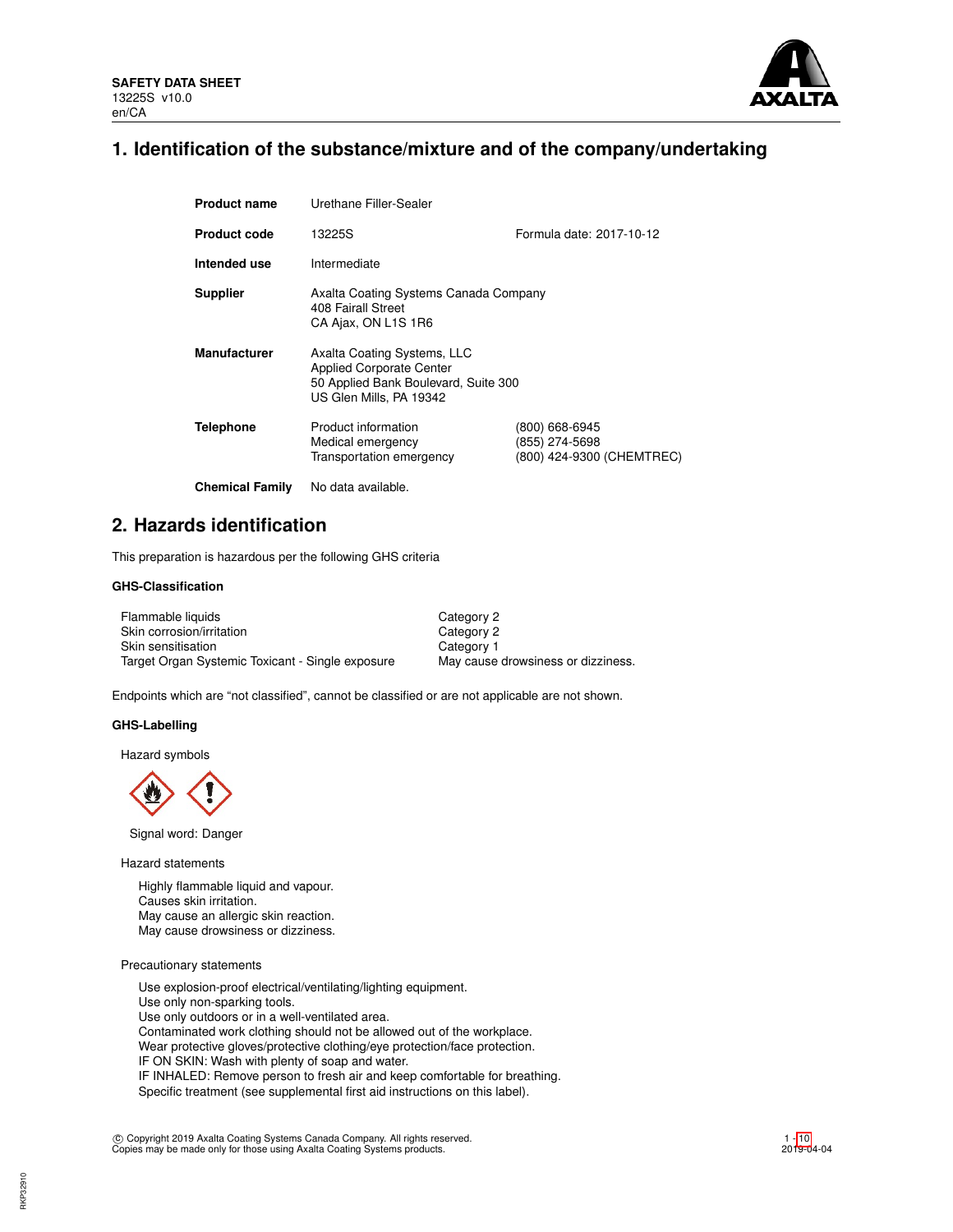

If skin irritation or rash occurs: Get medical advice/ attention. Store in a well-ventilated place. Keep container tightly closed. Store locked up. Dispose of contents/container in accordance with local regulations. Keep away from heat, hot surfaces, sparks, open flames and other ignition sources. No smoking. Ground and bond container and receiving equipment. Take action to prevent static discharges. Avoid breathing dust/ fume/ gas/ mist/ vapours/ spray. IF ON SKIN (or hair): Take off immediately all contaminated clothing. Rinse skin with water or shower. IF exposed or concerned: Call a POISON CENTER/doctor. Take off immediately all contaminated clothing and wash it before reuse.

# **Other hazards which do not result in classification**

Intentional misuse by deliberately concentrating and inhaling the contents may be harmful or fatal.

**The following percentage of the mixture consists of ingredient(s) with unknown acute toxicity:** 0 %

# **3. Composition/information on ingredients**

Mixture of synthetic resins, pigments, and solvents

# **Components**

| CAS-No.    | Chemical name                                    |       | Concentration |
|------------|--------------------------------------------------|-------|---------------|
| 64742-49-0 | Hydrotreated light naphtha                       |       | $10 - 30%$    |
| 110-43-0   | Methyl amyl ketone                               |       | $10 - 30%$    |
| 123-86-4   | Butyl acetate                                    |       | $7 - 13%$     |
| 67-64-1    | Acetone                                          |       | $3 - 7%$      |
| 141-78-6   | Ethyl acetate                                    |       | $1 - 5%$      |
| 41556-26-7 | Bis(1,2,2,6,6-pentamethyl-4-piperidinyl)<br>cate | seba- | $0.1 - 1.0\%$ |
| 97-86-9    | Isobutyl methacrylate                            |       | $0.1 - 1.0\%$ |

Actual concentration ranges withheld as a trade secret. Non-regulated ingredients 30 - 40%

# **4. First aid measures**

### **Eye contact**

Remove contact lenses. Irrigate copiously with clean, fresh water for at least 15 minutes, holding the eyelids apart. Seek medical advice.

### **Skin contact**

Do NOT use solvents or thinners. Take off all contaminated clothing immediately. Wash skin thoroughly with soap and water or use recognized skin cleanser. If skin irritation persists, call a physician.

### **Inhalation**

Avoid inhalation of vapour or mist. Move to fresh air in case of accidental inhalation of vapours. If breathing is irregular or stopped, administer artificial respiration. If unconscious place in recovery position and seek medical advice. If symptoms persist, call a physician.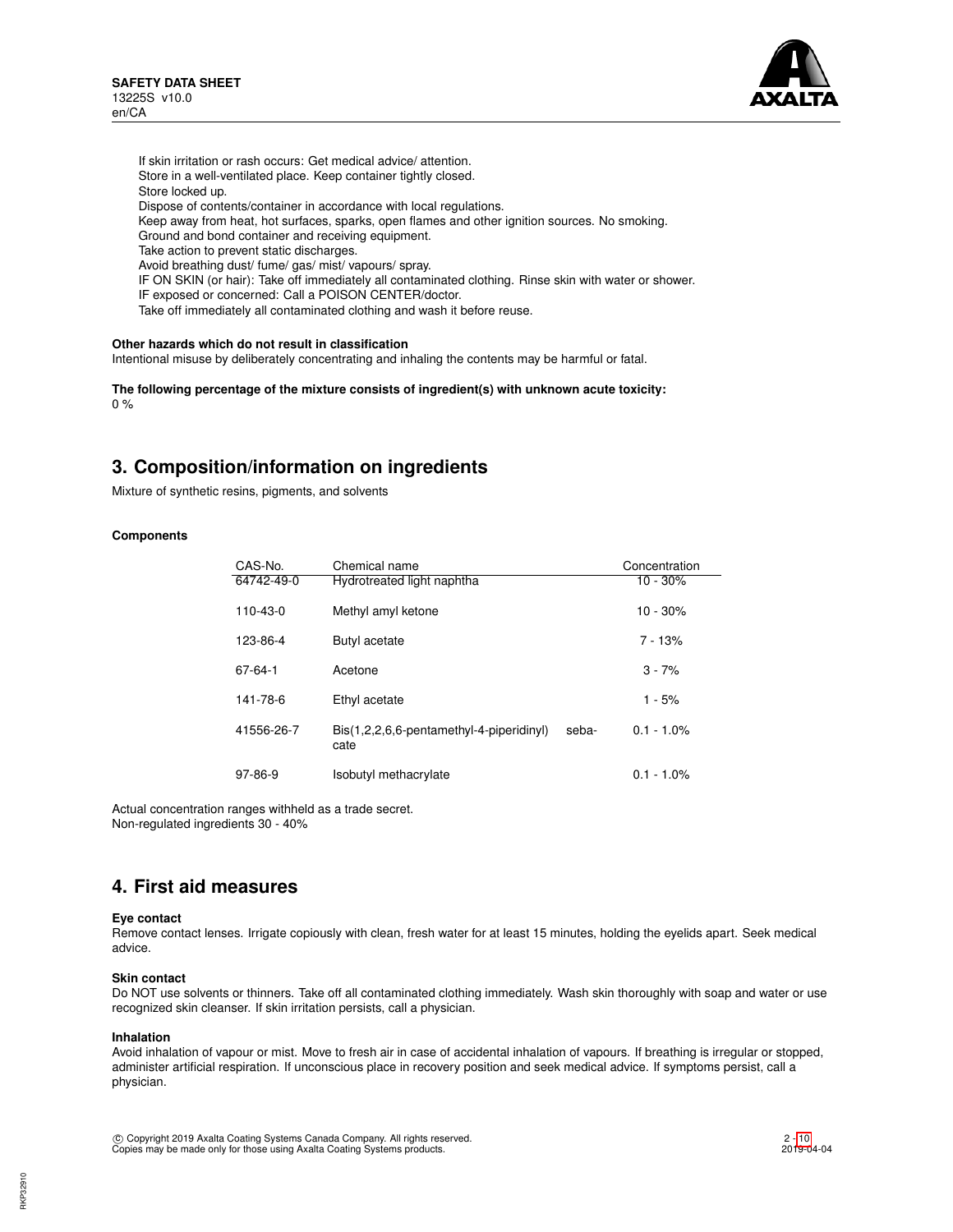

# **Ingestion**

If swallowed, seek medical advice immediately and show this safety data sheet (SDS) or product label. Do NOT induce vomiting. Keep at rest.

# **Most Important Symptoms/effects, acute and delayed**

### **Inhalation**

May cause nose and throat irritation. May cause nervous system depression characterized by the following progressive steps: headache, dizziness, nausea, staggering gait, confusion, unconsciousness. Reports have associated repeated and prolonged overexposure to solvents with permanent brain and nervous system damage. If this product mixed with an isocyanate activator/hardener (see SDS for the activator), the following health effects may apply: Exposure to isocyanates may cause respiratory sensitization. This effect may be permanent. Symptoms include an asthma-like reaction with shortness of breath, wheezing, cough or permanent lung sensitization. This effect may be delayed for several hours after exposure. Repeated overexposure to isocyanates may cause a decrease in lung function, which may be permanent. Individuals with lung or breathing problems or prior reactions to isocyanates must not be exposed to vapors or spray mist of this product.

### **Ingestion**

May result in gastrointestinal distress.

### **Skin or eye contact**

May cause irritation or burning of the eyes. Repeated or prolonged liquid contact may cause skin irritation with discomfort and dermatitis. If this product is mixed with an isocyanate, skin contact may cause sensitization.

### **Indication of Immediate medical attention and special treatment needed if necessary**

No data available on the product. See section 3 and 11 for hazardous ingredients found in the product.

# **5. Firefighting measures**

# **Suitable extinguishing media**

Universal aqueous film-forming foam, Carbon dioxide (CO2), Dry chemical

# **Extinguishing media which shall not be used for safety reasons** High volume water jet

**Hazardous combustion products**

CO, CO2, smoke, and oxides of any heavy metals that are reported in "Composition, Information on Ingredients" section.

# **Fire and Explosion Hazards**

Flammable liquid. Vapor/air mixture will burn when an ignition source is present.

# **Special Protective Equipment and Fire Fighting Procedures**

Full protective flameproof clothing should be worn as appropriate. Wear self-contained breathing apparatus for firefighting if necessary. In the event of fire, cool tanks with water spray. Do not allow run-off from fire fighting to enter public sewer systems or public waterways.

# **6. Accidental release measures**

# **Procedures for cleaning up spills or leaks**

Ventilate area. Remove sources of ignition. Prevent skin and eye contact and breathing of vapor. If the material contains, or is mixed with an isocyanate activator/hardener: Wear a positive-pressure, supplied-air respirator (NIOSH approved TC-19C), eye protection, gloves and protective clothing. Pour liquid decontamination solution over the spill and allow to sit at least 10 minutes. Typical decontamination solutions for isocyanate containing materials are: 20% Surfactant (Tergitol TMN 10) and 80% Water OR 0 -10% Ammonia, 2-5% Detergent and Water (balance) Pressure can be generated. Do not seal waste containers for 48 hours to allow C02 to vent. After 48 hours, material may be sealed and disposed of properly. If material does not contain or is not mixed with an isocyanate activator/hardener: Wear a properly fitted air-purifying respirator with organic vapor cartridges (NIOSH approved TC-23C), eye protection, gloves and protective clothing. Confine, remove with inert absorbent, and dispose of properly.

### **Environmental precautions**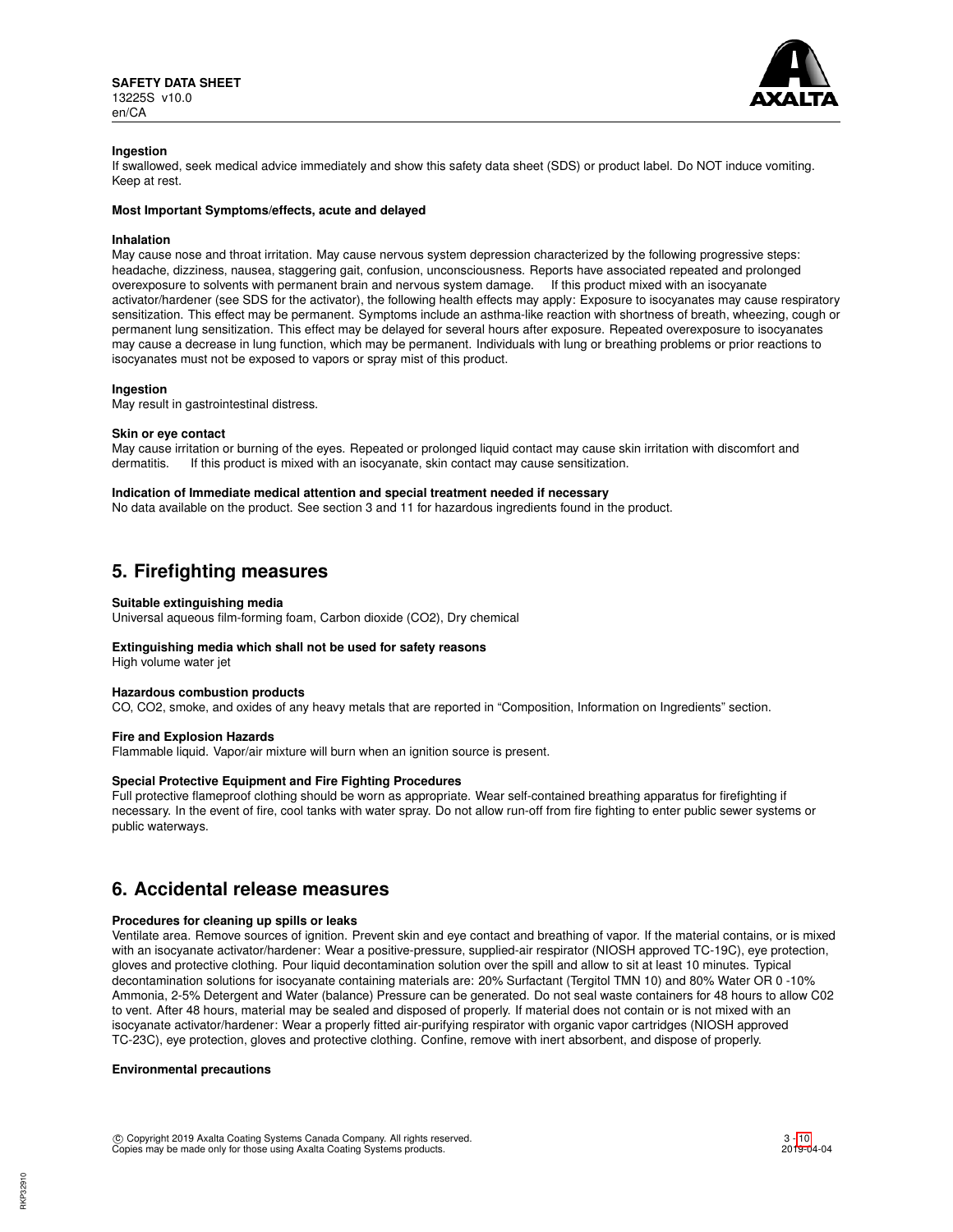

Do not let product enter drains. Notify the respective authorities in accordance with local law in the case of contamination of rivers, lakes or waste water systems.

# **7. Handling and storage**

# **Precautions for safe handling**

Observe label precautions. Keep away from heat, sparks, flame, static discharge and other sources of ignition. VAPORS MAY CAUSE FLASH FIRE. Close container after each use. Ground containers when pouring. Do not transfer contents to bottles or unlabeled containers. Wash thoroughly after handling and before eating or smoking. Do not store above 49 °C (120 °F). If material is a coating: do not sand, flame cut, braze or weld dry coating without a NIOSH approved air purifying respirator with particulate filters or appropriate ventilation , and gloves. Combustible dust clouds may be created where operations produce fine material (dust). Avoid formation of significant deposits of material as they may become airborne and form combustible dust clouds. Build up of fine material should be cleaned using gentle sweeping or vacuuming in accordance with best practices. Cleaning methods (e.g. compressed air) which can generate potentially combustible dust clouds should not be used.

### **Advice on protection against fire and explosion**

Solvent vapours are heavier than air and may spread along floors. Vapors may form explosive mixtures with air and will burn when an ignition source is present. Always keep in containers of same material as the original one. Never use pressure to empty container: container is not a pressure vessel. The accumulation of contaminated rags may result in spontaneous combustion. Good housekeeping standards and regular safe removal of waste materials will minimize the risks of spontaneous combustion and other fire hazards.

# **Storage**

# **Requirements for storage areas and containers**

Observe label precautions. Store in a dry, well ventilated place away from sources of heat, ignition and direct sunlight. No smoking. Prevent unauthorized access. Containers which are opened must be carefully resealed and kept upright to prevent leakage.

# **Advice on common storage**

Store separately from oxidizing agents and strongly alkaline and strongly acidic materials.

# **8. Exposure controls/personal protection**

# **Engineering controls and work practices**

Provide adequate ventilation.This should be achieved by a good general extraction and -if practically feasible- by the use of a local exhaust ventilation.If these are not sufficient to maintain concentrations of particulates and solvent vapour below the OEL, suitable respiratory protection must be worn.

# **National occupational exposure limits**

| CAS-No.  | Chemical name      | Source Time  | Type        | Value       | Note |
|----------|--------------------|--------------|-------------|-------------|------|
| 110-43-0 | Methyl amyl ketone | ACGIH 8 hr   | TWA         | 50 ppm      |      |
|          |                    | OSHA 8 hr    | <b>TWA</b>  | $100$ ppm   |      |
| 123-86-4 | Butyl acetate      | ACGIH 15 min | <b>STEL</b> | $200$ ppm   |      |
|          |                    | ACGIH 8 hr   | <b>TWA</b>  | 150 ppm     |      |
|          |                    | OSHA 8 hr    | <b>TWA</b>  | 150 ppm     |      |
| 67-64-1  | Acetone            | ACGIH 15 min | <b>STEL</b> | 750 ppm     |      |
|          |                    | ACGIH 8 hr   | <b>TWA</b>  | 500 ppm     |      |
|          |                    | OSHA 8 hr    | <b>TWA</b>  | $1,000$ ppm |      |
| 141-78-6 | Ethyl acetate      | ACGIH 8 hr   | <b>TWA</b>  | $400$ ppm   |      |
|          |                    | OSHA 8 hr    | <b>TWA</b>  | $400$ ppm   |      |
|          |                    |              |             |             |      |

# **Glossary**

CEIL Ceiling exposure limit

STEL Short term exposure limit<br>TWA Time weighted average

Time weighted average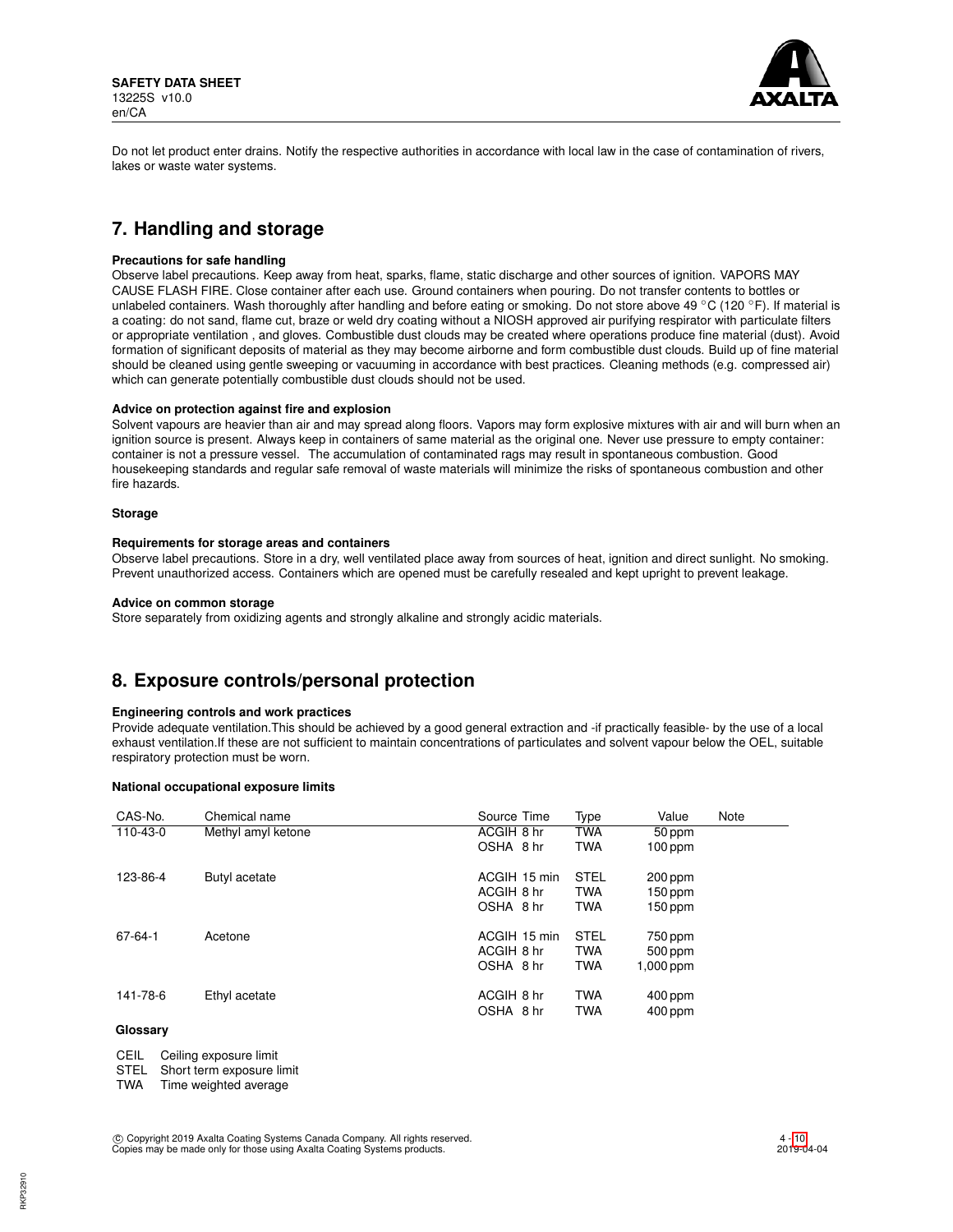

TWAE Time-Weighted Average

#### **Protective equipment**

Personal protective equipment should be worn to prevent contact with eyes, skin or clothing.

#### **Respiratory protection**

Do not breathe vapors or mists. When this product is used with an isocyanate activator/hardener, wear a positive-pressure, supplied-air respirator (NIOSH approved TC-19C) while mixing activator/hardener with paint, during application and until all vapors and spray mist are exhausted. If product is used without isocyanate activator/hardener, a properly fitted air-purifying respirator with organic vapor cartridges (NIOSH TC-23C) and particulate filter (NIOSH TC-84A) may be used. Follow respirator manufacturer's directions for respirator use. Do not permit anyone without protection in the painting area. Refer to the hardener/activator label instructions and SDS for further information. Individuals with history of lung or breathing problems or prior reaction to isocyanates should not use or be exposed to this product if mixed with isocyanate activators/hardeners.

#### **Eye protection**

Desirable in all industrial situations. Goggles are preferred to prevent eye irritation. If safety glasses are substituted, include splash guard or side shields.

#### **Skin and body protection**

Neoprene gloves and coveralls are recommended.

#### **Hygiene measures**

Wash skin thoroughly with soap and water or use recognized skin cleanser. Do NOT use solvents or thinners.

### **Environmental exposure controls**

Do not let product enter drains.

# **9. Physical and chemical properties**

# **Appearance**

**Form:** liquid **Colour:** cloudy

| Flash point                                    | $0^{\circ}$ C     |                  |  |  |  |
|------------------------------------------------|-------------------|------------------|--|--|--|
| Lower Explosive Limit                          | 0.9%              |                  |  |  |  |
| <b>Upper Explosive Limit</b>                   | 12.8%             |                  |  |  |  |
| Evaporation rate                               | Slower than Ether |                  |  |  |  |
| Vapor pressure of principal solvent            | 24.3 hPa          |                  |  |  |  |
| Solubility of Solvent In Water                 | moderate          |                  |  |  |  |
| Vapor density of principal solvent $(Air = 1)$ | 3.9               |                  |  |  |  |
| Approx. Boiling Range                          | $56^{\circ}$ C    |                  |  |  |  |
| Approx. Freezing Range                         | $-95 - -36 °C$    |                  |  |  |  |
| Gallon Weight (lbs/gal)                        | 7.66              |                  |  |  |  |
| <b>Specific Gravity</b>                        | 0.92              |                  |  |  |  |
| Percent Volatile By Volume                     | 73.32%            |                  |  |  |  |
| Percent Volatile By Weight                     | 64.18%            |                  |  |  |  |
| Percent Solids By Volume                       | 26.68%            |                  |  |  |  |
| Percent Solids By Weight                       | 35.82%            |                  |  |  |  |
| pH (waterborne systems only)                   | Not applicable    |                  |  |  |  |
| Partition coefficient: n-octanol/water         | No data available |                  |  |  |  |
| Ignition temperature                           | 220 °C            | <b>DIN 51794</b> |  |  |  |
| Decomposition temperature                      | Not applicable.   |                  |  |  |  |
| Viscosity (23 $\rm ^{\circ}C)$                 | Not applicable.   | ISO 2431-1993    |  |  |  |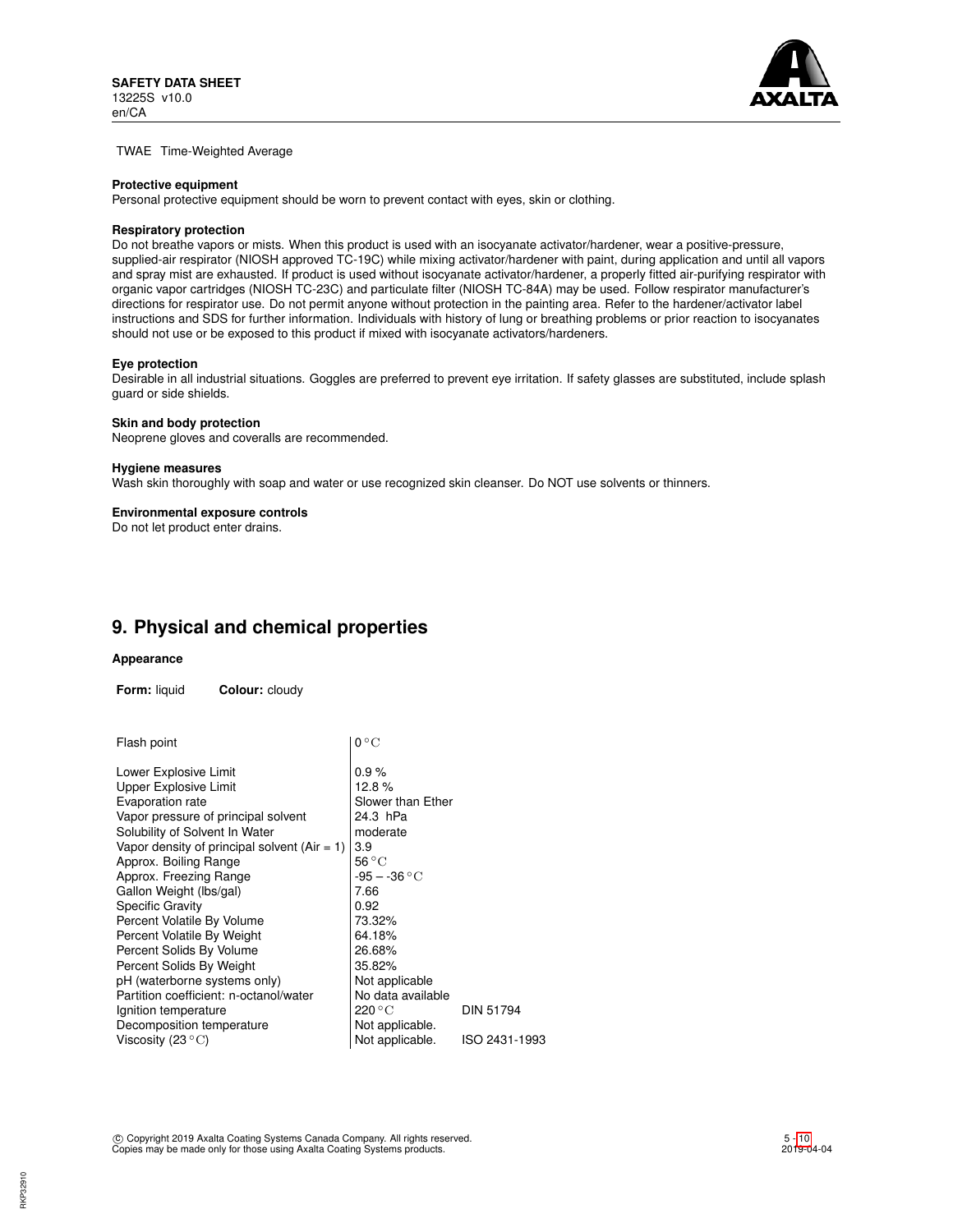

# **10. Stability and reactivity**

# **Stability**

Stable

# **Conditions to avoid**

Stable under recommended storage and handling conditions (see section 7).

# **Materials to avoid**

None reasonably foreseeable.

# **Hazardous decomposition products**

When exposed to high temperatures may produce hazardous decomposition products such as carbon monoxide and dioxide, smoke, oxides of nitrogen.

# **Hazardous Polymerization**

Will not occur.

# **Sensitivity to Static Discharge**

Solvent vapors in air may explode if static grounding and bonding is not used during transfer of this product.

# **Sensitivity to Mechanical Impact**

None known.

# **11. Toxicological information**

# **Information on likely routes of exposure**

### **Inhalation**

May cause nose and throat irritation. May cause nervous system depression characterized by the following progressive steps: headache, dizziness, nausea, staggering gait, confusion, unconsciousness. Reports have associated repeated and prolonged overexposure to solvents with permanent brain and nervous system damage. If this product mixed with an isocyanate activator/hardener (see SDS for the activator), the following health effects may apply: Exposure to isocyanates may cause respiratory sensitization. This effect may be permanent. Symptoms include an asthma-like reaction with shortness of breath, wheezing, cough or permanent lung sensitization. This effect may be delayed for several hours after exposure. Repeated overexposure to isocyanates may cause a decrease in lung function, which may be permanent. Individuals with lung or breathing problems or prior reactions to isocyanates must not be exposed to vapors or spray mist of this product.

# **Ingestion**

May result in gastrointestinal distress.

### **Skin or eye contact**

May cause irritation or burning of the eyes. Repeated or prolonged liquid contact may cause skin irritation with discomfort and dermatitis.

**Delayed and immediate effects and also chronic effects from short and long term exposure:**

**Acute oral toxicity** not hazardous

#### **Acute dermal toxicity** not hazardous

**Acute inhalation toxicity** Not classified according to GHS criteria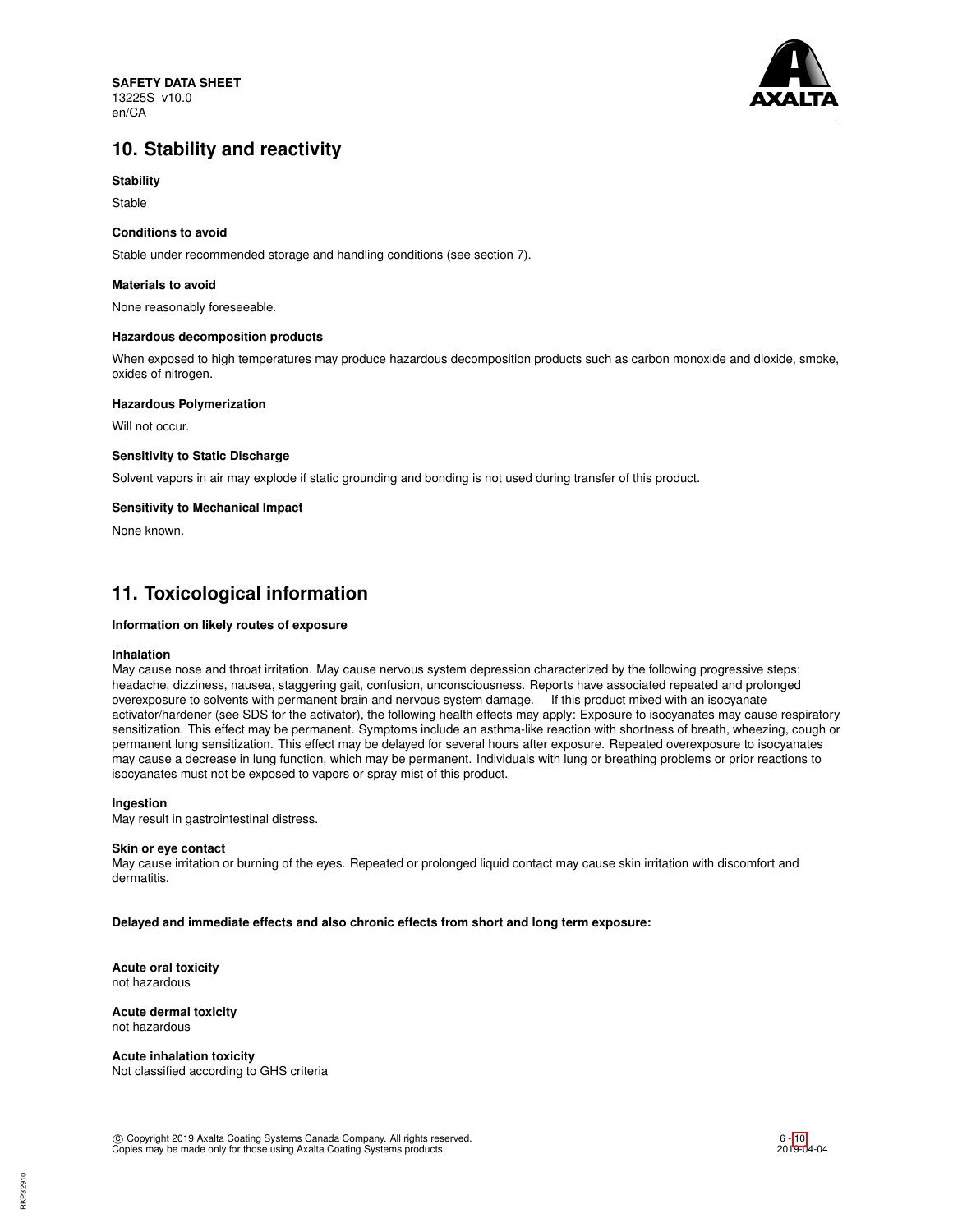

% of unknown composition: 0 %

### **Skin corrosion/irritation**

| Hydrotreated light naphtha Category 2 |            |
|---------------------------------------|------------|
| Butyl acetate                         | Category 3 |
| Acetone                               | Category 3 |
| Ethyl acetate                         | Category 3 |
| Isobutyl methacrylate                 | Category 2 |

**Serious eye damage/eye irritation**

Not classified according to GHS criteria

# **Respiratory sensitisation**

Not classified according to GHS criteria

**Skin sensitisation**

Bis(1,2,2,6,6-pentamethyl-4-piperidinyl) sebacate Category 1A Isobutyl methacrylate Category 1

**Germ cell mutagenicity** Not classified according to GHS criteria

**Carcinogenicity** Not classified according to GHS criteria

# **Toxicity for reproduction**

Not classified according to GHS criteria

# **Target Organ Systemic Toxicant - Single exposure**

• **Inhalation**

**Narcotic effects** Methyl amyl ketone, Ethyl acetate

# **Target Organ Systemic Toxicant - Repeated exposure**

Not classified according to GHS criteria

### **Aspiration toxicity**

Not classified according to GHS criteria

# **Numerical measures of toxicity (acute toxicity estimation (ATE),etc. )**

No information available.

# **Symptoms related to the physical, chemical and toxicological characteristics**

Exposure to component solvents vapours concentration in excess of the stated occupational exposure limit may result in adverse health effect such as mucous membrane and respiratory system irritation and adverse effect on kidney, liver and central nervous system. Symptoms and signs include headache, dizziness, fatigue, muscular weakness, drowsiness and in extreme cases, loss of consciousness. Through skin resorbtion, solvents can cause some of the effects described here. Repeated or prolonged contact with the preparation may cause removal of natural fat from the skin resulting in non-allergic contact dermatitis and absorption through the skin. The liquid splashed in the eyes may cause irritation and reversible damage.

# **12. Ecological information**

There are no data available on the product itself. The product should not be allowed to enter drains or watercourses.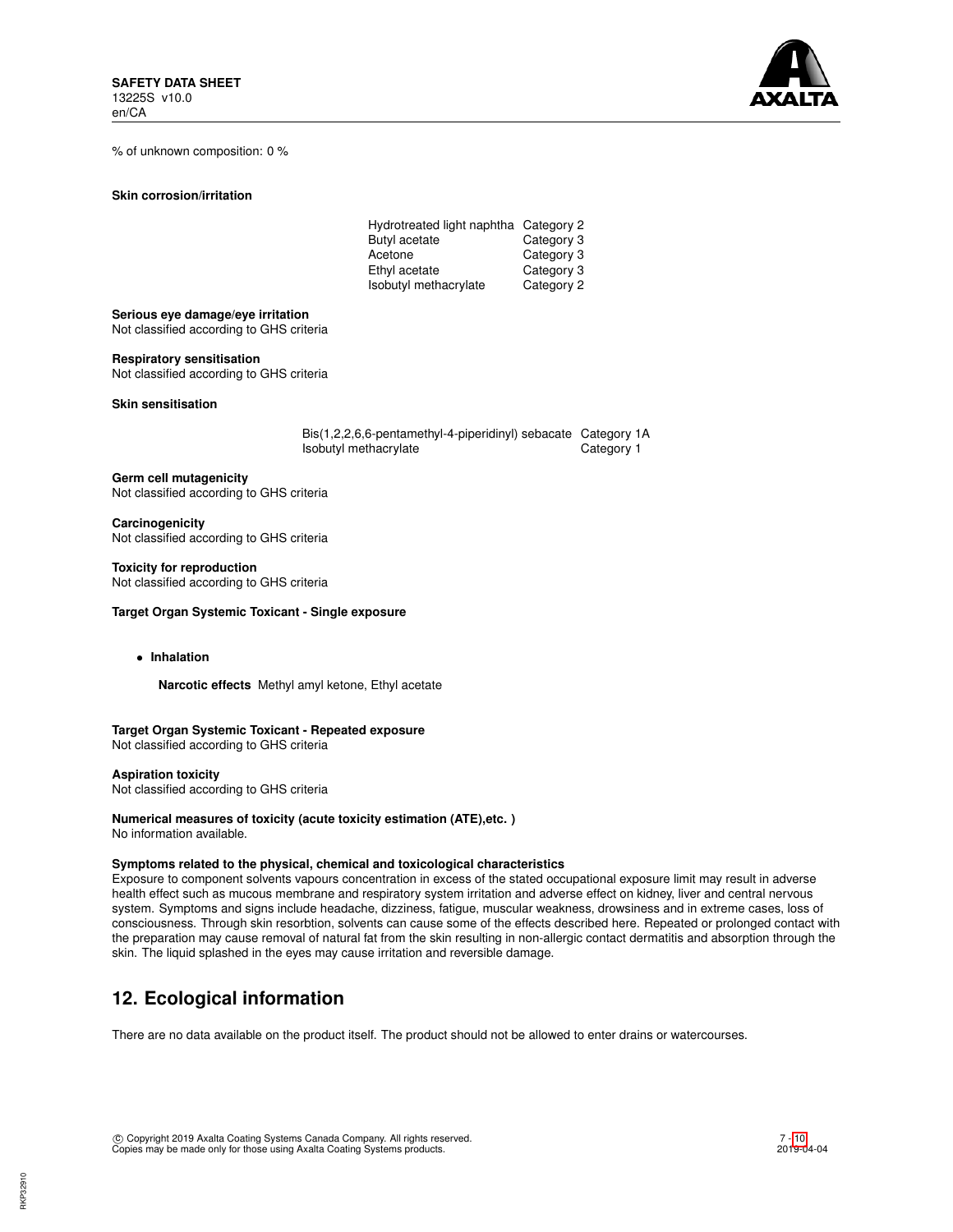

# **13. Disposal considerations**

# **Provincial Waste Classification**

Check appropriate provincial and local waste disposal regulations for proper classifications.

### **Waste Disposal Method**

Do not allow material to contaminate ground water systems. Incinerate or otherwise dispose of waste material in accordance with Federal, State, Provincial, and local requirements. Do not incinerate in closed containers.

# **14. Transport information**

**International transport regulations**

| <b>IMDG (Sea transport)</b><br>UN number:<br>Proper shipping name: | 1263<br>PAINT RELATED MATERIAL |
|--------------------------------------------------------------------|--------------------------------|
| Hazard Class:                                                      | 3                              |
| Subsidiary Hazard Class:                                           | Not applicable.                |
| Packing group:                                                     | н                              |
| Marine Pollutant:                                                  | no                             |
| <b>ICAO/IATA (Air transport)</b><br>UN number:                     | 1263                           |
| Proper shipping name:                                              | PAINT RELATED MATERIAL         |
| Hazard Class:                                                      | 3                              |
| Subsidiary Hazard Class:                                           | Not applicable.                |
| Packing group:                                                     | Ш                              |
| TDG                                                                |                                |
| UN number:                                                         | 1263                           |
| Proper shipping name:                                              | PAINT RELATED MATERIAL         |
| Hazard Class:                                                      | 3                              |
| Subsidiary Hazard Class:                                           | Not applicable.                |
| Packing group:                                                     | Ш                              |

# **Matters needing attention for transportation**

Confirm that there is no breakage, corrosion, or leakage from the container before shipping. Be sure to prevent damage to cargo by loading so as to avoid falling, dropping, or collapse. Ship in appropriate containers with denotation of the content in accordance with the relevant statutes and rules.

# **15. Regulatory information**

# **TSCA Status**

In compliance with TSCA Inventory requirements for commercial purposes.

# **DSL Status**

All components of the mixture are listed on the DSL.

# **Photochemical Reactivity**

Non-photochemically reactive

# **Regulatory information**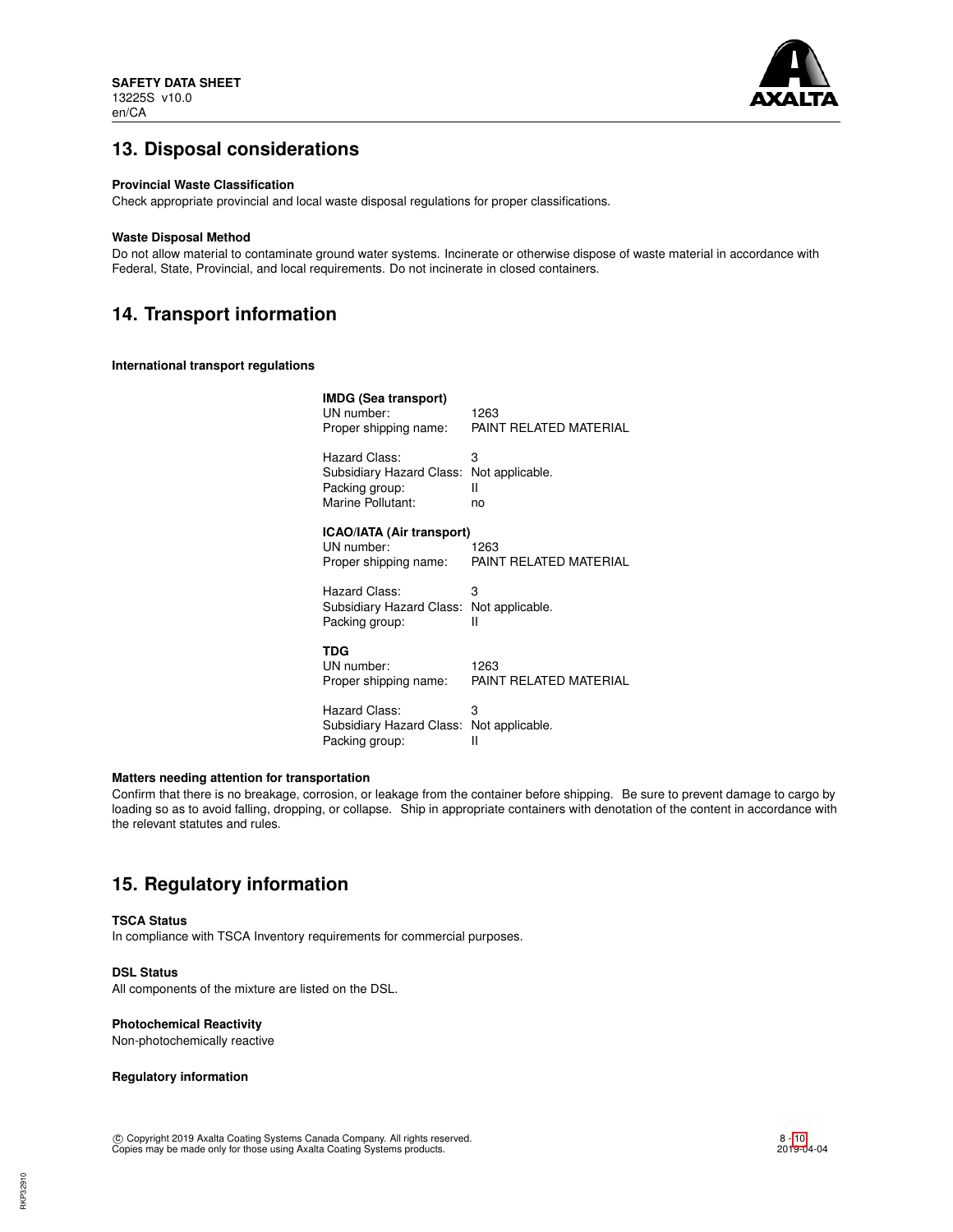

|                                                          |                                |                                                                                                                                                                                                                                                |    |                |                |                   |     | CERCLA CAA  |    |
|----------------------------------------------------------|--------------------------------|------------------------------------------------------------------------------------------------------------------------------------------------------------------------------------------------------------------------------------------------|----|----------------|----------------|-------------------|-----|-------------|----|
|                                                          |                                | CAS # Ingredient                                                                                                                                                                                                                               |    | 302 TPQ RQ     |                | 311/312           | 313 | RQ(lbs) HAP |    |
|                                                          |                                | 64742-49-0 Hydrotreated light naphtha                                                                                                                                                                                                          | N. | N <sub>R</sub> | NR.            | NA L              | N   | <b>NR</b>   | N. |
|                                                          |                                | 110-43-0 Methyl amyl ketone                                                                                                                                                                                                                    | N  | NR.            | NR.            | A,C,F             | N   | NR.         | N  |
|                                                          |                                | 123-86-4 Butyl acetate                                                                                                                                                                                                                         | N  | NR.            | NR.            | A,C,F             | N   | NR.         | N  |
|                                                          |                                | 67-64-1 Acetone                                                                                                                                                                                                                                | N  | NR.            | NR.            | A,C,F             | N   | 5,000       | N  |
|                                                          |                                | 141-78-6 Ethyl acetate                                                                                                                                                                                                                         | N  | <b>NR</b>      | N <sub>R</sub> | C.F               | N   | NR.         | N  |
|                                                          |                                | 41556-26-7 Bis(1,2,2,6,6-pentamethyl-                                                                                                                                                                                                          | N  | <b>NR</b>      | NR.            | A,F               | N   | NR.         | N  |
|                                                          |                                | 4-piperidinyl) sebacate                                                                                                                                                                                                                        |    |                |                |                   |     |             |    |
|                                                          |                                | 97-86-9 Isobutyl methacrylate                                                                                                                                                                                                                  | N. |                |                | NR NR A,C,F,N,P,R | N   | NR.         | N  |
| Key:                                                     |                                |                                                                                                                                                                                                                                                |    |                |                |                   |     |             |    |
| <b>EPCRA</b>                                             |                                | Emergency Planning and Community Right-to-know Act (aka Title III, SARA)                                                                                                                                                                       |    |                |                |                   |     |             |    |
| 302                                                      |                                | Extremely hazardous substances                                                                                                                                                                                                                 |    |                |                |                   |     |             |    |
| 311/312 Categories                                       |                                | $F =$ Fire Hazard<br>A = Acute Hazard<br>R = Reactivity Hazard<br>$C =$ Chronic Hazard<br>$P =$ Pressure Related Hazard                                                                                                                        |    |                |                |                   |     |             |    |
| 313 Information                                          |                                | Section 313 Supplier Notification - The chemicals listed above with<br>a 'Y' in the 313 column are subject to reporting requirements of<br>Section 313 of the Emergency Planning and Community<br>Right-to-Know act of 1986 and of 40 CFR 372. |    |                |                |                   |     |             |    |
| <b>CERCLA</b><br><b>HAP</b><br>TPQ.<br>RQ.<br>NA.<br>NR. | not available<br>not regulated | Comprehensive Emergency Response, Compensation and Liability Act of 1980.<br>Listed as a Clean Air Act Hazardous Air Pollutant.<br>Threshold Planning Quantity.<br><b>Reportable Quantity</b>                                                  |    |                |                |                   |     |             |    |

# **16. Other information**

HMIS rating H: 2 F: 3 R: 0

Glossary of Terms:

ACGIH | American Conference of Governmental Industrial Hygienists.<br>
IARC | International Agency for Research on Cancer.

- IARC | International Agency for Research on Cancer.<br>NTP | National Toxicology Program.
- National Toxicology Program.
- OEL Cccupational Exposure Limit<br>
OSHA Cccupational Safety and Hea
- OSHA Occupational Safety and Health Administration.<br>STEL Short term exposure limit
- Short term exposure limit
- TWA | Time-weighted average.
- PNOR | Particles not otherwise regulated.
- PNOC | Particles not otherwise classified.

NOTE: The list (above) of glossary terms may be modified.

Notice from Axalta Coating Systems :

The document reflects information provided to Axalta Coating Systems by its suppliers. Information is accurate to the best of our knowledge and is subject to change as new data is received by Axalta Coating Systems. Persons receiving this information should make their own determination as to its suitability for their purposes prior to use.

The information on this Safety Data Sheet relates only to the specific material designated herein and does not relate to use in combination with any other material or in any process.

SDS prepared by: Axalta Coating Systems Regulatory Affairs

Report version